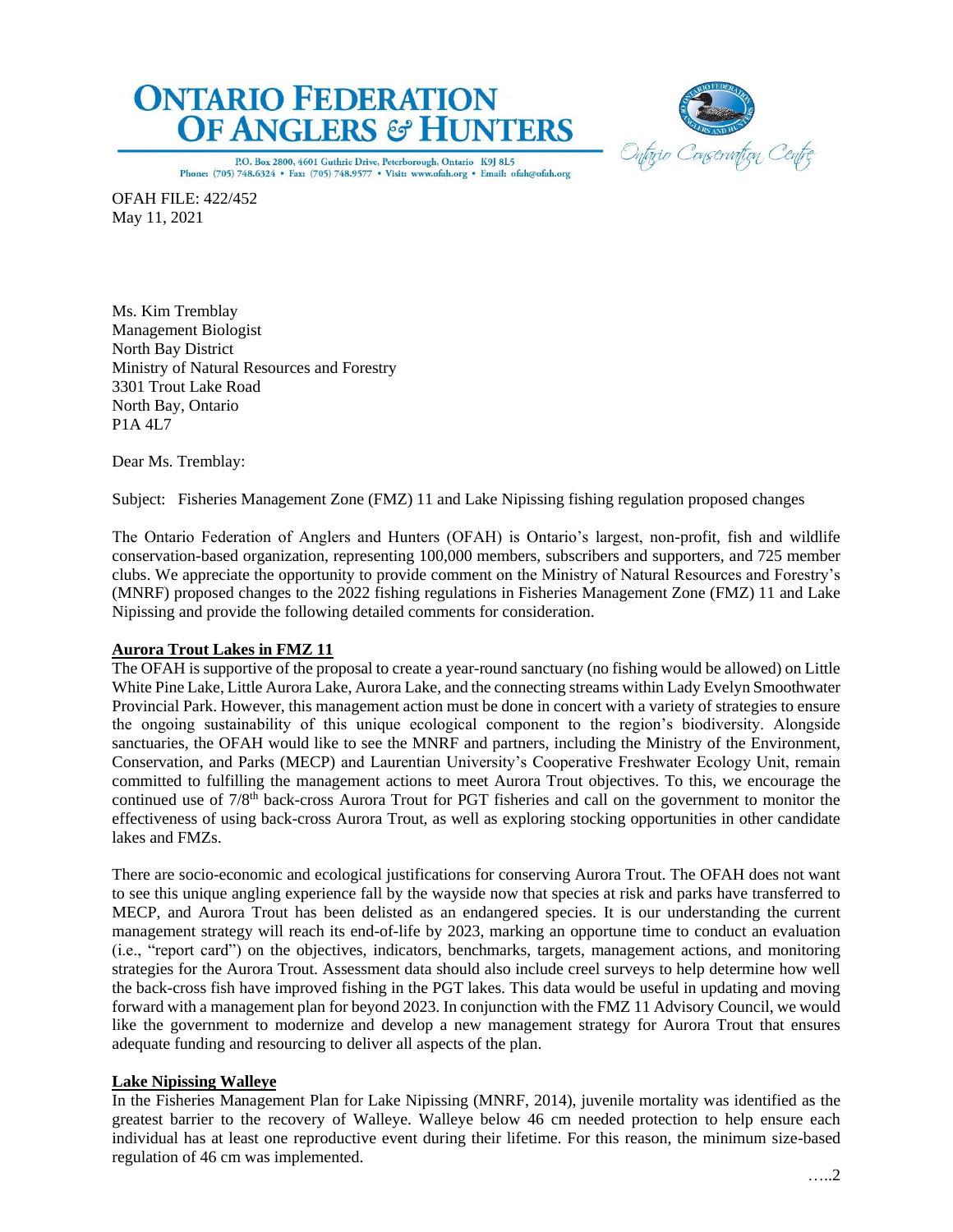Recent fisheries surveys have shown improvements in the Walleye population since the regulation was first implemented in terms of increasing total numbers and biomass of juvenile fish in the lake. A regulation change is being proposed to help achieve the biological objectives for Walleye by continuing to increase biomass, protecting younger fish so they can mature and reproduce, as well as avoiding the harvest of mature individuals. The following regulation change is being considered:

- Harvestable slot size of Walleye between 40-45 centimetres (none less than 40 centimetres and none greater than 45 centimetres).
- Sport licence  $-2$  and Conservation licence  $-1$ .

The OFAH appreciates the ongoing efforts to help in the recovery of the Lake Nipissing Walleye fishery. Following the recommendations of the Quantitative Fisheries Centre, moving away from the former Risk Assessment Model for Joint Adaptive Management to the Bayesian state-space model, demonstrates adaptive fisheries management and science-based decision making; that said, the OFAH does not support the regulation option being proposed.

The harvestable slot between 40-45 cm is extremely narrow and may be challenging to enforce. We often hear from our members and the broader angling community about their dissatisfaction towards protected and harvestable slots, so setting an unprecedented slot of 5 cm for Walleye will not be viewed favourably by anglers. Presented in the Bayesian Model Report (Morgan et al. 2019), the MNRF has landed on one of the most restrictive candidate angling regulations proposed for Lake Nipissing Walleye. We agree, in theory, this regulation will help achieve the biological objectives for Walleye, particularly in the conservation of juvenile and mature fish, but two other options should be brought forward, including:

- 1. 40 to 50 cm fishable (harvest) slot size limit with 2 fish creel limit.
- 2. 45 to 55 cm fishable (harvest) slot size limit with 2 fish creel limit.

Researchers specializing in Walleye population dynamics have indicated the difference in biological outcomes between a 5 cm slot and 10 cm would be quite small and potentially not detectable through the Fall Walleye Index Netting assessment program. The marginal gains for achieving biological objectives may not outweigh the losses and negative impacts on recreational fishing, local communities (ice hut operators, cottage rentals, tackle shops, etc.), and provincial licence revenue that goes back into fish and wildlife management. Therefore, there should be flexibility around the size-based regulations, so long as a precautionary management approach is maintained, and total fishing effort is not extremely high or significantly increased. Both 10 cm harvestable slots noted above gives anglers a reasonable chance at harvesting fish, is simpler for anglers, and have similar outcomes for the fishery according to the Bayesian Model Report (Morgan et al. 2019). We hope the MNRF gives more consideration to these regulations in lieu of unnecessarily restrictive, 5 cm harvestable slots.

# **Lake Nipissing Northern Pike**

Over the past several decades, the Lake Nipissing Northern Pike (pike) fishery has experienced significant declines in biomass, catch rates, and harvest levels. Despite having a reduced catch-and-possession limit introduced in the late 90s, a size-based regulation first implemented over a decade ago, and more restrictive regulations that followed, it appears pike have been unable to recover.

The current regulation consists of a catch and possession limit of 4, but not more than 2 greater than 61 cm and not more than 1 greater than 86 cm (under a Sport licence). The first regulation option being proposed consists of the same catch and possession limit, but not more than 1 greater than 60 cm and none greater than 85 cm. This is a slight difference from the current regulation, and without having any models to test the performance of this option, the outcomes for the pike fishery are unclear. Considering the lack of recovery to date, making minute changes such as this may not have a significant effect on the pike fishery. For instance, high-quality trophy pike continue to be rare, and the average size of harvested pike is only 55 cm long. Therefore, due to the apparent low numbers of larger individuals, the added protections in this regard may not have the desired population-level effect on the fishery. Because of these unknowns and uncertainties, the OFAH does not support this option.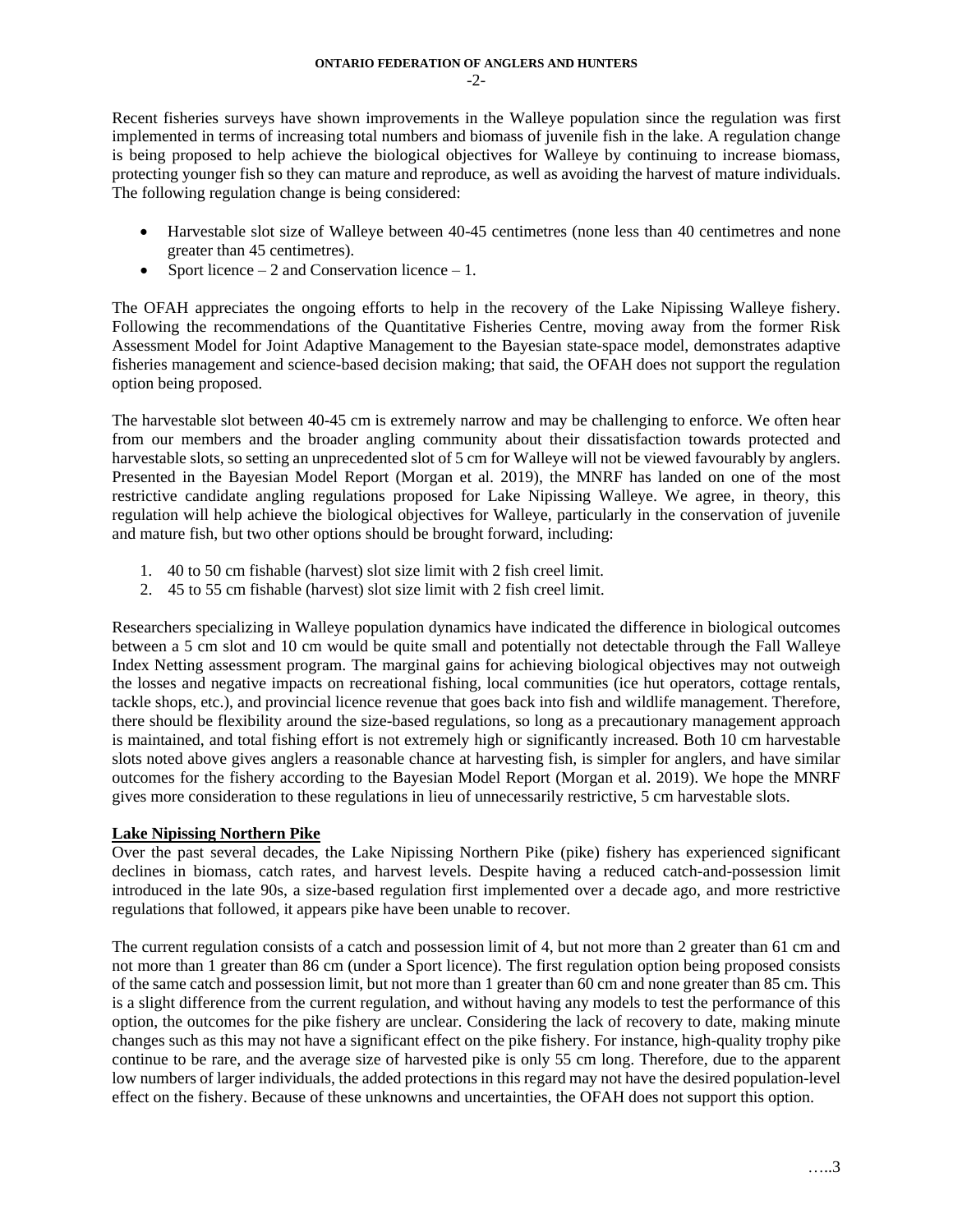Similarly, the second option consists of a catch and possession limit of 4, but includes a protected slot between 70 and 90 cm and only one fish permitted over 90 cm. A review of this regulation by the MNRF (2006) identified mixed results with pike populations in Northwestern Ontario, so it is doubtful if this regulation will benefit the Lake Nipissing pike fishery. As such, the OFAH is unsure if this option will provide the conservation measures needed to help in the recovery of pike, and again, we highlight the need to test the performance of various regulation options using models prior to implementation.

The OFAH appreciates the collaborative efforts and information flow between the MNRF and the Nipissing First Nations (NFN), but the ministry needs to enhance this partnership to better understand the size distributions and biomass of pike being commercially harvested. The OFAH recommends conducting a review of historical commercial harvest of pike in relation to gill net mesh size, and moving forward, full documentation and complete modelling of commercial catch sampling that includes the size distribution of pike that are being harvested. More robust information needs to be collected on the commercial fishery that includes, at a minimum, fully processing subset samples of commercially harvested pike on an annual basis. This will help in identifying sustainable annual targets and the most appropriate management actions to ensure the ongoing productivity of the fishery.

Scale age data has been used for analysis provided in the MNRF's report on The Status of Lake Nipissing Northern Pike and Associated Fisheries 1967 to 2018 (Morgan, 2019). After discussions with leading pike experts, we agree this type of data can be untrustworthy and misleading at times, and for such an extended time series, there is potential for multiple unvalidated age interpretations. Among other things, accurate age data is critically important for calculating fishing and natural mortality rates. Similarly, the degree of variance in sizeat-age data is not commonly seen in pike populations and could be indicative of an underlying problem with the age interpretation procedures. We recommend the MNRF consider using cleithral ageing structures to improve data accuracy, interpretation of the data, and thus, the overall understanding of the pike fishery. A large amount of scale age data will not make up for a smaller, more accurate set of cleithral age data.

The OFAH is willing to explore more aggressive regulation measures for pike, but as previously mentioned, models should be used prior to the implementation of a regulation, improvements are needed with commercial catch sampling data, and cleithral data should be used in lieu of scale age data. It may also be advantageous to form a Lake Nipissing Northern Pike Task Group that includes researchers, representatives from NFN, government, and stakeholders like the OFAH to assist in the recovery of pike. Lastly, with these recommendations in mind, the OFAH calls on the MNRF to report on the findings and outcomes of these management actions and publicly post the document to either the FMZ 11 website or the Environmental Registry of Ontario.

# **Lake Nipissing Muskellunge**

The MNRF is proposing the following regulation options for Lake Nipissing Muskellunge:

- 1. Maintain status quo: Minimum size limit; Sport licence 1; must be greater than 122 centimetres (48 inches), and Conservation licence – 0.
- 2. Change regulation: Minimum size limit; Sport licence 1; must be greater than 137 centimetres (54 inches), and Conservation licence – 0.

Muskellunge anglers are reporting catching trophy-class fish and assessments indicate that Lake Nipissing can produce Muskellunge at or above 137 cm. The OFAH supports option 2 and the regulation change from the current minimum size limit of 48 inches to 54 inches with a catch-and-possession limit of 1 under a Sport licence.

We would also like to draw to your attention the limitations, ineffectiveness, and confusion surrounding section 12 of the Ontario Fishery Regulations (*Release of Fish*). This long-standing rule is an unreasonable extension that goes beyond the intent of the law and makes it illegal to delay the immediate release of fish for several reasons, including catching a fish that is of a prohibited size. Delaying the immediate release to weigh, measure, and/or take a photo of a fish could be considered illegal. We acknowledge that while convictions under the current regulations are possible, it is generally enforced with discretion meaning that well-intended anglers (i.e., those measuring a fish for compliance) are not being charged for this offence. That said, if an angler were to delay the release of a Muskellunge under 54 inches by taking a photo, they would be in contravention of the regulation, could be processed under the federal court system, and if convicted, be charged and have a criminal record.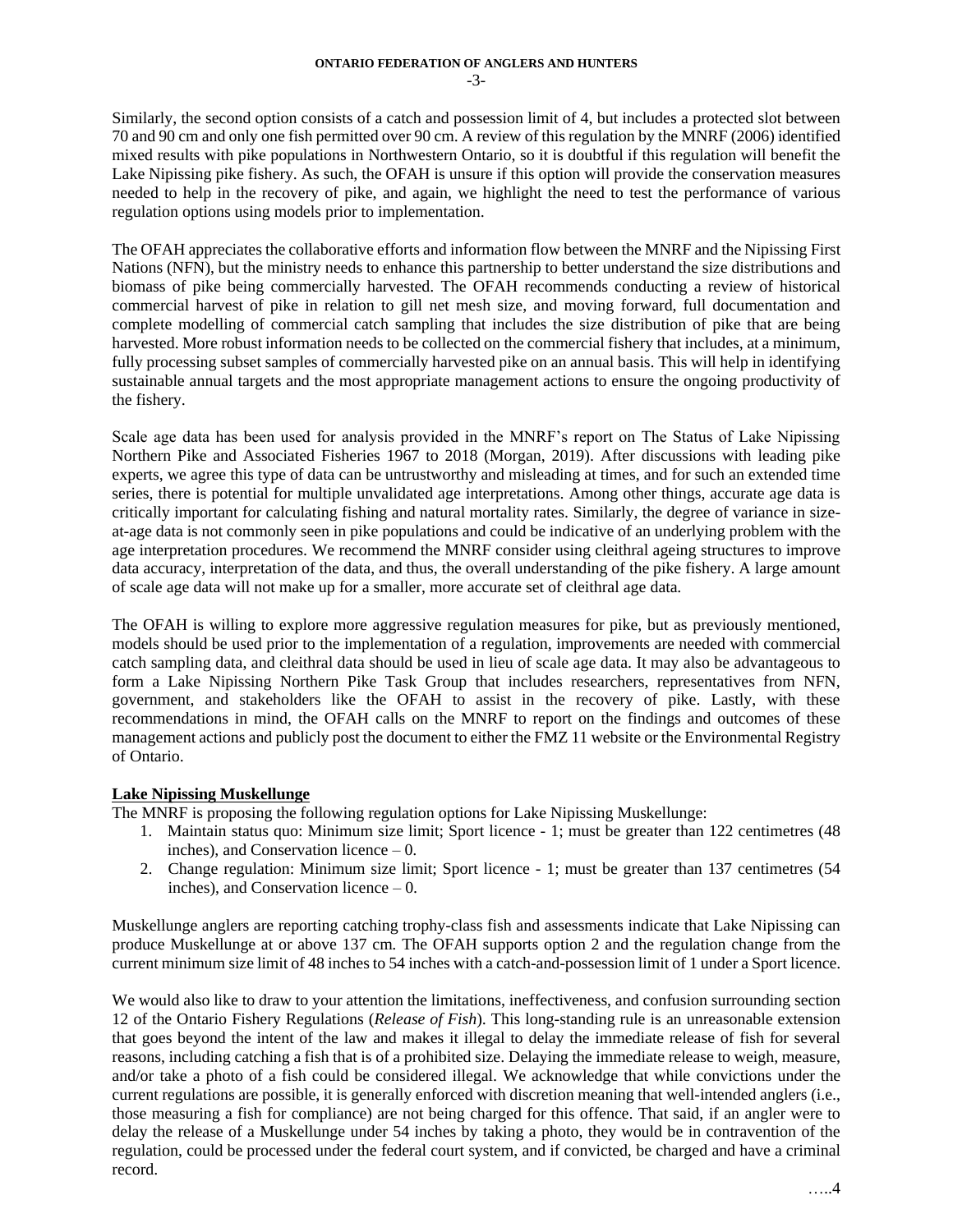In the spirit of angling, the MNRF should consider modernizing the regulations to permit an angler to weigh, measure and/or quickly take a photo, but still maintain that fish must be released in a manner that causes the least amount of harm. Other jurisdictions, such as New York State's Department of Environmental Conservation, achieve this by using the following wording: "*Measuring, weighing and photographing of the fish are permitted as long as the fish is not removed from the water for an extended period or handled in a manner that could cause it harm*." Making changes to the wording in this way will modernize the regulations in a way that benefits the angling community without compromising the conservation of Ontario's fisheries.

## **Lake Nipissing Smallmouth and Largemouth Bass**

Unlike many other areas in FMZ 11 where bass have been introduced, it is widely believed both Smallmouth and Largemouth Bass are native to Lake Nipissing via the Great Lakes watershed. In those introduced waters, the OFAH supports more liberalized regulations; however, applying a similar management strategy for Lake Nipissing could have negative consequences for the bass fishery.

Conservation concerns with angling seasons that overlap sensitive spawning and nesting periods of bass are well documented for both catch and consumption and catch and release angling. The largest male bass are the most equipped at providing parental care for their offspring and typically have the greatest contribution to the yearclass. They are also susceptible to angling and easily targeted, because of their more aggressive behaviour. Option A will undoubtedly attract tournaments and a significant number of the largest bass that contribute the most to the fishery will not spawn successfully, because they will be removed from their nests and held in livewells. One tournament boat during the sensitive nesting period can put a large amount of selective pressure on bass fisheries that can result in the biggest, most aggressive, and fecund individuals being pulled from their nests. A notable researcher in Ontario pointed out, "nothing good can come from fishing bass off their nests."

Catch and release angling during the nesting period for bass can have negative fisheries-induced evolutionary consequences as evidenced by Philipp et al. (2015). Over time, this leads to populations becoming dominated by bass that are less aggressive and less capable at providing parental care. Similarly, Option B could succumb to these same generational shortfalls, wherein bass become more difficult to catch, the quality of the fishery diminishes, and there is less recruitment.

Walleye are in a state of recovery and it appears pike are in need of a recovery strategy. If bass are also put at risk, then the fishery will be in the same position as these other sportfish. In a journal article that looked at the ecology and timing of bass in FMZ 20 (Lake Ontario and the St. Lawrence), Dr. Bruce Tufts highlights, "consistent removal of the reproductive contribution of the largest individuals could have important long-term implications" (Tufts et al. 2019). We acknowledge these aquatic ecosystems are vastly different from one another, but the argument to conserve critical reproductive components of a fish population is fundamental to sound fisheries management regardless of the waterbody. The Lake Ontario experience may not be appropriate for directing bass management in, for example, Lake Nipissing. However, the research helped guide bass regulations in FMZ 20 by avoiding spawning and nesting periods using an early season end date of May 10<sup>th</sup> and splitting the bass season to better conserve Smallmouth Bass. These developments came from a strong, principled concern from stakeholders and the MNRF. Until further studies are done on the implications of an early season regulation for bass on Lake Nipissing, as well as conducting additional consultation and engagement with the advisory council on these findings, we believe status quo should be maintained.

# **Lake Nipissing-Lavase River Boundary Definitions**

The OFAH supports the proposal to clarify and define the boundaries between Lake Nipissing and the Lavase River. Using the boat launch on the Lavase River to describe where the Lavase River ends and Lake Nipissing begins provides a clearly defined, physical landmark that should help with angler compliance and enforcement. Additionally, we recommend the MNRF post additional signage at this boundary to enhance awareness of the regulation differences in Lake Nipissing and within the Lavase River.